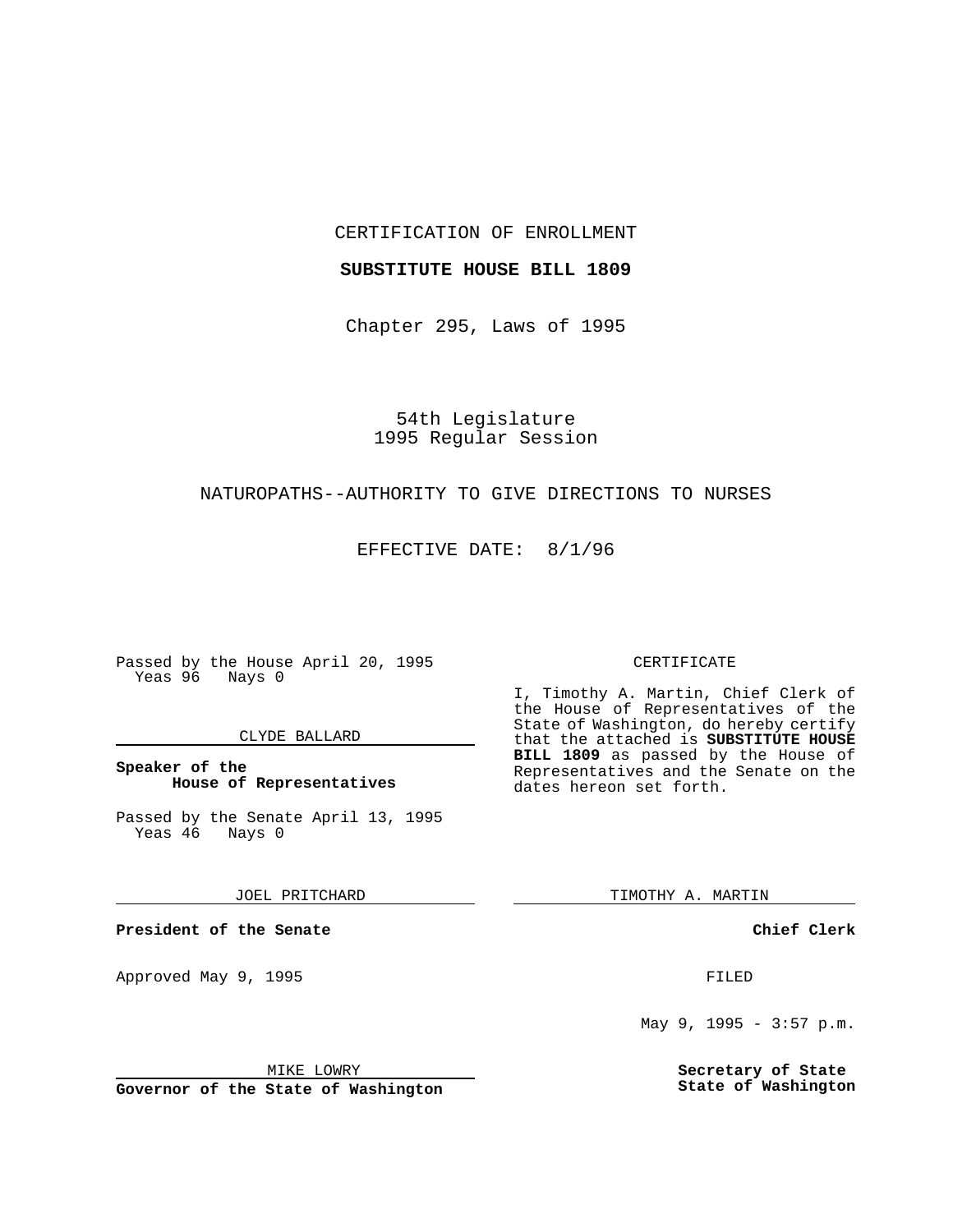# **SUBSTITUTE HOUSE BILL 1809** \_\_\_\_\_\_\_\_\_\_\_\_\_\_\_\_\_\_\_\_\_\_\_\_\_\_\_\_\_\_\_\_\_\_\_\_\_\_\_\_\_\_\_\_\_\_\_

\_\_\_\_\_\_\_\_\_\_\_\_\_\_\_\_\_\_\_\_\_\_\_\_\_\_\_\_\_\_\_\_\_\_\_\_\_\_\_\_\_\_\_\_\_\_\_

AS AMENDED BY THE SENATE

Passed Legislature - 1995 Regular Session

**State of Washington 54th Legislature 1995 Regular Session**

**By** House Committee on Health Care (originally sponsored by Representatives Dyer and Dickerson)

Read first time 02/28/95.

1 AN ACT Relating to naturopath's authority to give direction to 2 persons licensed under chapter 18.79 RCW; amending RCW 18.79.260 and 3 18.79.270; creating a new section; and providing an effective date.

4 BE IT ENACTED BY THE LEGISLATURE OF THE STATE OF WASHINGTON:

5 **Sec. 1.** RCW 18.79.260 and 1994 sp.s. c 9 s 426 are each amended to 6 read as follows:

 A registered nurse under his or her license may perform for compensation nursing care, as that term is usually understood, of the ill, injured, or infirm, and in the course thereof, she or he may do the following things that shall not be done by a person not so licensed, except as provided in RCW 18.79.270:

 (1) At or under the general direction of a licensed physician and 13 surgeon, dentist, osteopathic physician and surgeon, naturopathic 14 physician, podiatric physician and surgeon, physician assistant, osteopathic physician assistant, or advanced registered nurse practitioner acting within the scope of his or her license, administer medications, treatments, tests, and inoculations, whether or not the severing or penetrating of tissues is involved and whether or not a 19 degree of independent judgment and skill is required. Such direction